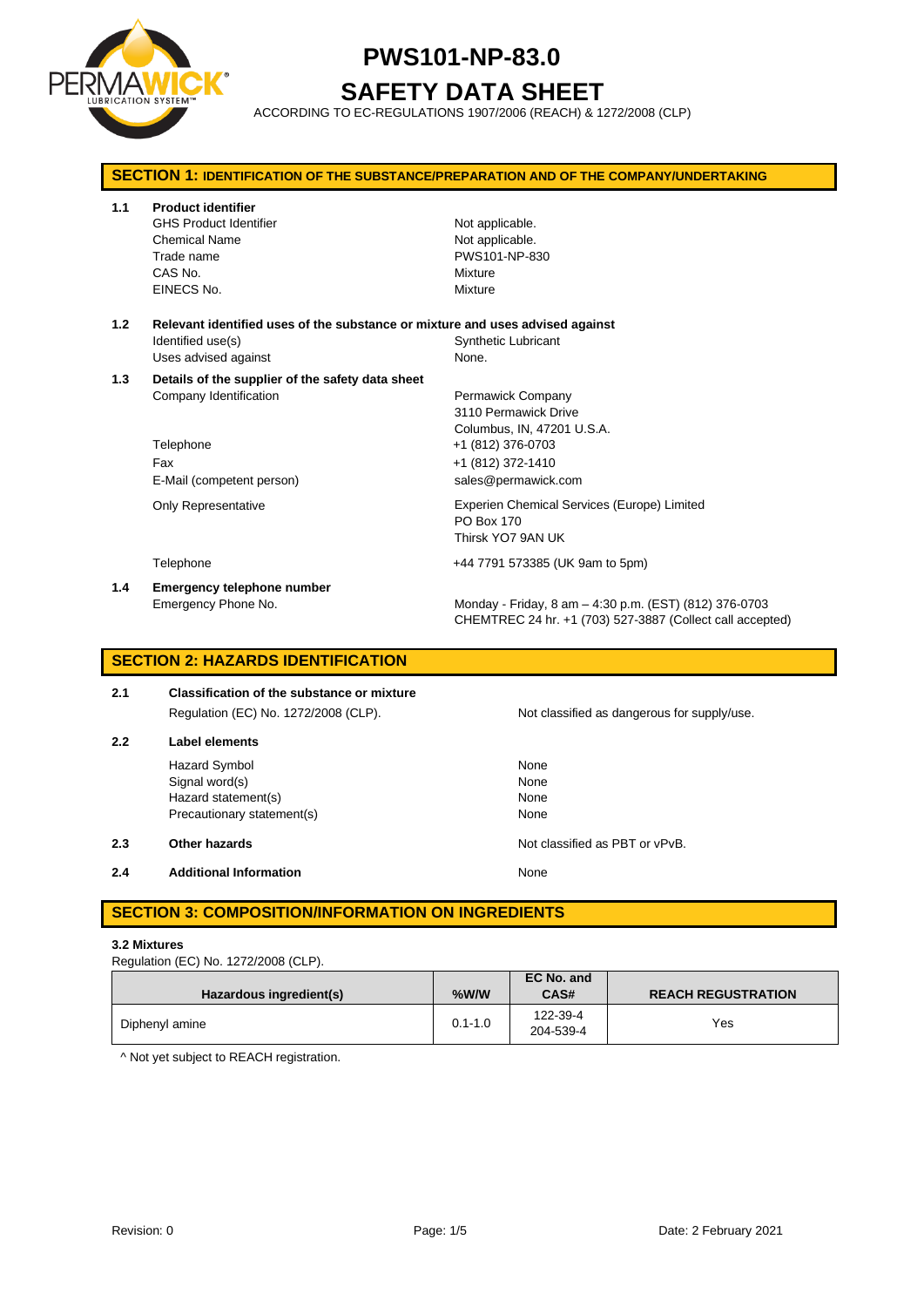

**3.3 Additional Information -** Substances in the product which may present a health or environmental hazard, or which have been assigned occupational exposure limits, are detailed below. **None**

For full text of H/P phrases see section 16.

## **SECTION 4: FIRST AID MEASURES 4.1 Description of first aid measures** Inhalation Unlikely to be required but if necessary treat symptomatically. Skin Contact **Wash affected skin with soap and water.** Eye Contact Eyes should be washed with plenty of water. If symptoms occur obtain medical attention. Ingestion Unlikely to be required but if necessary treat symptomatically. **4.2 Most important symptoms and effects, both acute and delayed** None **4.3 Indication of the immediate medical attention and special treatment needed** None **SECTION 5: FIRE-FIGHTING MEASURES 5.1 Extinguishing media** -Suitable Extinguishing Media Extinguish with waterspray, dry chemical, sand or carbon dioxide. -Unsuitable Extinguishing Media None anticipated. **5.2 Special hazards arising from the substance or mixture** This product may give rise to hazardous fumes in a fire. **5.3 Advice for fire-fighters A self** contained breathing apparatus and suitable protective clothing should be worn in fire conditions. **SECTION 6: ACCIDENTAL RELEASE MEASURES 6.1 Personal precautions, protective equipment and emergency procedures** Avoid skin contact. Avoid contact with eyes. **6.2 Environmental precautions** Use appropriate container to avoid environmental contamination. **6.3 Methods and material for containment and cleaning up** Contain and cover spilled substance with dry sand or earth or other suitable dry material. Transfer to a container for disposal or recovery. **6.4 Reference to other sections** None **6.5 Additional Information** None.

#### **SECTION 7: HANDLING AND STORAGE**

**7.1 Precautions for safe handling <b>Avoid** skin contact. Avoid contact with eyes.

**7.2 Conditions for safe storage, including any incompatibilities**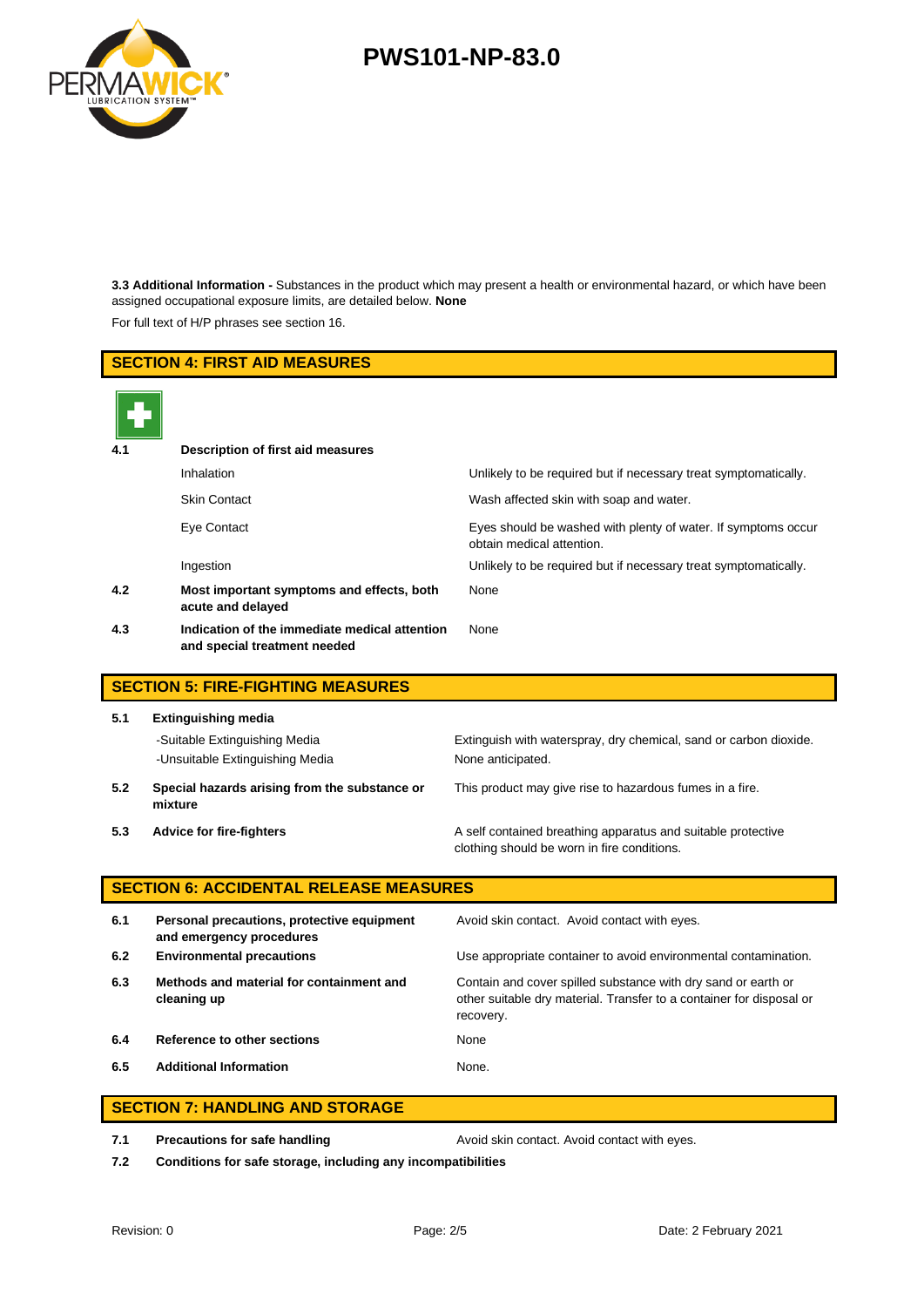

**7.3 Specific end use(s) Synthetic Lubricant** Synthetic Lubricant

-Storage Temperature **Store at room temperature.**<br>-Incompatible materials **Store at Proposition** Strong oxidising agents. Strong oxidising agents.

#### **SECTION 8: EXPOSURE CONTROLS/PERSONAL PROTECTION**

#### **8.1 Control parameters**

#### **8.1.1 Occupational Exposure Limits**

|                                         |                  | LTEL (8 hr | LTEL (8 hr                    | <b>STEL</b> | <b>STEL</b>          |       |
|-----------------------------------------|------------------|------------|-------------------------------|-------------|----------------------|-------|
| <b>SUBSTANCE.</b>                       | CAS No.          | TWA ppm)   | TWA mg/m <sup>3</sup> )       | (ppm)       | (mq/m <sup>3</sup> ) | Note: |
| None known                              | -----            | -----      | -----                         | -----       | -----                | ----- |
|                                         |                  |            |                               |             |                      |       |
| Limit value type<br>(country of origin) | <b>SURSTANCE</b> | CAS No     | <b>Riological limit value</b> |             | $N$ nte              |       |

## **(country of origin) SUBSTANCE. CAS No. Biological limit value Note:** None known ----- ----- ----- -----

#### **8.1.2 Recommended monitoring method** Not available

- **8.2 Exposure controls**
- 8.2.1 **Appropriate engineering controls** Not normally required.
- **8.2.2 Personal protection equipment**

Eye/face protection Safety spectacles.



Skin protection (Hand protection/ Other) Not normally required.



Respiratory protection Not normally required.



Thermal hazards **Not normally required.** Not normally required.

8.2.3 **Environmental Exposure Controls** Mot normally required.

**SECTION 9: PHYSICAL AND CHEMICAL PROPERTIES**

| 9.1 | Information on basic physical and chemical properties |                          |  |  |  |
|-----|-------------------------------------------------------|--------------------------|--|--|--|
|     | Appearance                                            | Vibrous granular         |  |  |  |
|     | Colour                                                | Grey to grey-yellow      |  |  |  |
|     | Odour                                                 | No odour                 |  |  |  |
|     | Odour Threshold (ppm)                                 | Not available.           |  |  |  |
|     | pH (Value)                                            | Not applicable.          |  |  |  |
|     | Melting Point (°C) / Freezing Point (°C)              | Not available.           |  |  |  |
|     | Boiling point/boiling range (°C):                     | Not available.           |  |  |  |
|     | Flash Point (°C)                                      | >200 [Clevland Open cup] |  |  |  |
|     | Evaporation rate                                      | Not available.           |  |  |  |
|     | Flammability (solid, gas)                             | Not applicable.          |  |  |  |
|     | Explosive limit ranges.                               | Not applicable.          |  |  |  |
|     | Vapour Pressure (mm Hg)                               | Not available.           |  |  |  |
|     | Vapour Density (Air=1)                                | Not available.           |  |  |  |
|     | Density (g/ml) (Base oil)                             | $0.95$ (Water = 1)       |  |  |  |
|     |                                                       |                          |  |  |  |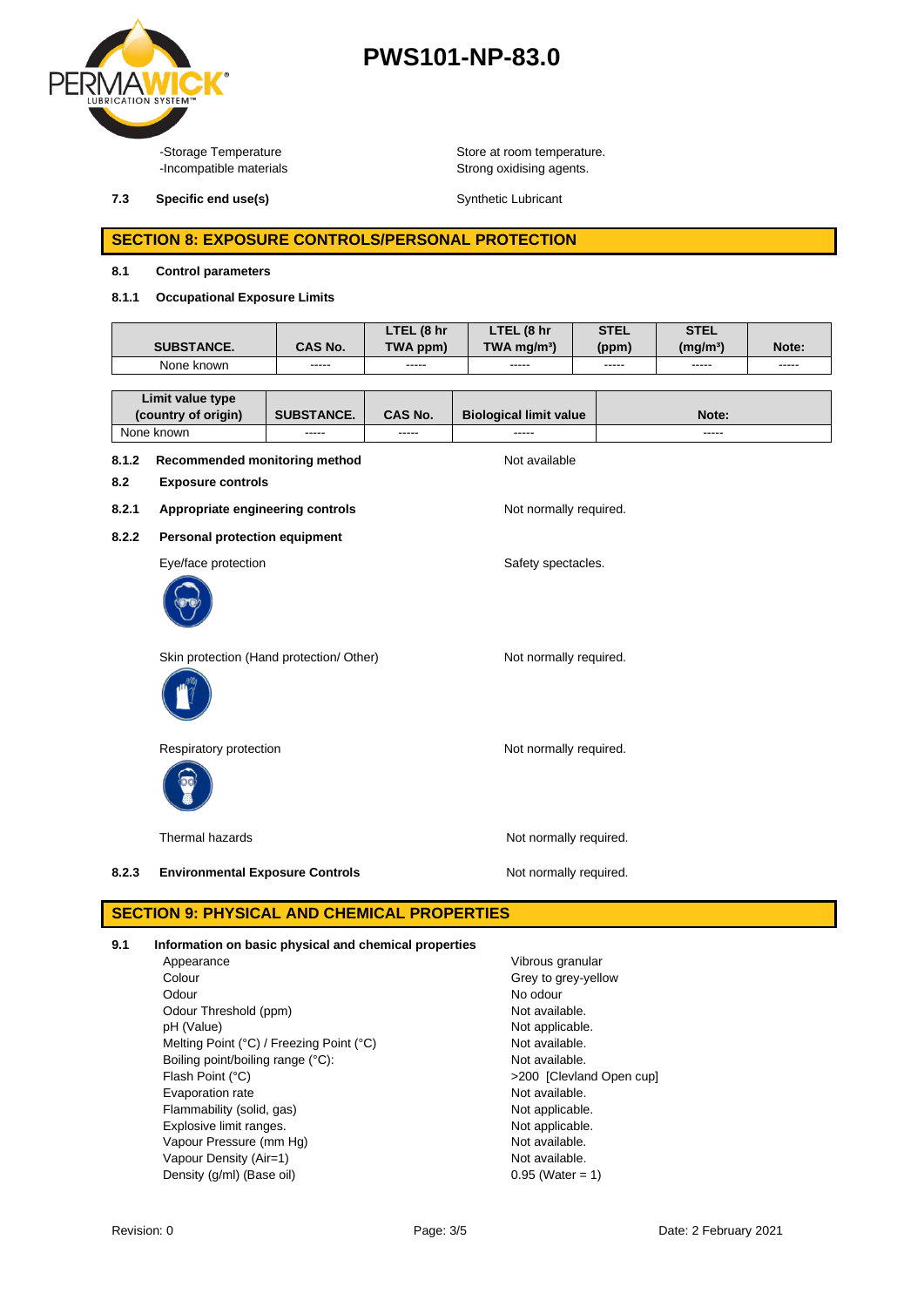

Solubility (Water) **Not available.**<br>
Solubility (Other) **Not available.**<br>
Not available. Solubility (Other) Partition Coefficient (n-Octanol/water) Not available. Auto Ignition Temperature (°C) Not available. Decomposition Temperature (°C) Not available. Viscosity (mPa.s) (40°C) Base Oil 29.3 Explosive properties **Not explosive.** Not explosive. Oxidising properties Solubility in Organic Solvent

Not oxidising. Mineral Spirit

#### **9.2 Other information Not available.**

#### **SECTION 10: STABILITY AND REACTIVITY**

- **10.1 Reactivity 10.1 Reactivity 10.1 Reactivity 10.1 Reactivity 10.1 Stable under normal conditions.**
- **10.2 Chemical stability** Stable.
- **10.3 Possibility of hazardous reactions** None anticipated.
- **10.4 Conditions to avoid** None
- **10.5 Incompatible materials** Oxidizers
- **10.6 Hazardous Decomposition Product(s)** Carbon monoxide, Carbon dioxide

#### **SECTION 11: TOXICOLOGICAL INFORMATION**

**11.1 Information on toxicological effects**

- **11.1.1 Substances** Not applicable
- **11.1.2 Mixtures - By analogy with similar materials:** Acute toxicity **Acute in the Contract Contract Contract Contract Contract Contract Contract Contract Contract Contract Contract Contract Contract Contract Contract Contract Contract Contract Contract Contract Contract Cont**

Skin corrosion/irritation **Unlikely to cause skin irritation**. Serious eye damage/irritation **Unlikely to cause eye irritation**. Respiratory or skin sensitization Not to be expected. Germ cell mutagenicity expected. Carcinogenicity Carcinogenicity Carcinogenicity Not to be expected. Reproductive toxicity Not to be expected. STOT - single exposure Not to be expected. STOT - repeated exposure Not to be expected. Aspiration hazard **Not to be expected.** 

Dermal: >5000 mg/kg

**11.2** Other information **None known.** None known.

**SECTION 12: ECOLOGICAL INFORMATION**

**12.1 Toxicity** Mixture is not toxic to aquatic organisms **Substances in preparations / mixtures**

- 
- 
- **12.5** Results of PBT and vPvB assessment
- **12.6** Other adverse effects None known.

**12.2 Persistence and degradability** There is evidence of degredation in soil and water. **12.3 Bioaccumulative potential** The substance has low potential for bioaccumulation. **12.4 Mobility in soil** The product has low mobility in soil.<br>**12.5 Results of PBT and vPvB assessment** Not classified as PBT or vPvB.

#### **SECTION 13: DISPOSAL CONSIDERATIONS**

**13.1 Waste treatment methods Disposal should be in accordance with local, state or national** legislation.Consult an accredited waste disposal contractor or the local authority for advice.

**13.2 Additional Information None known.**